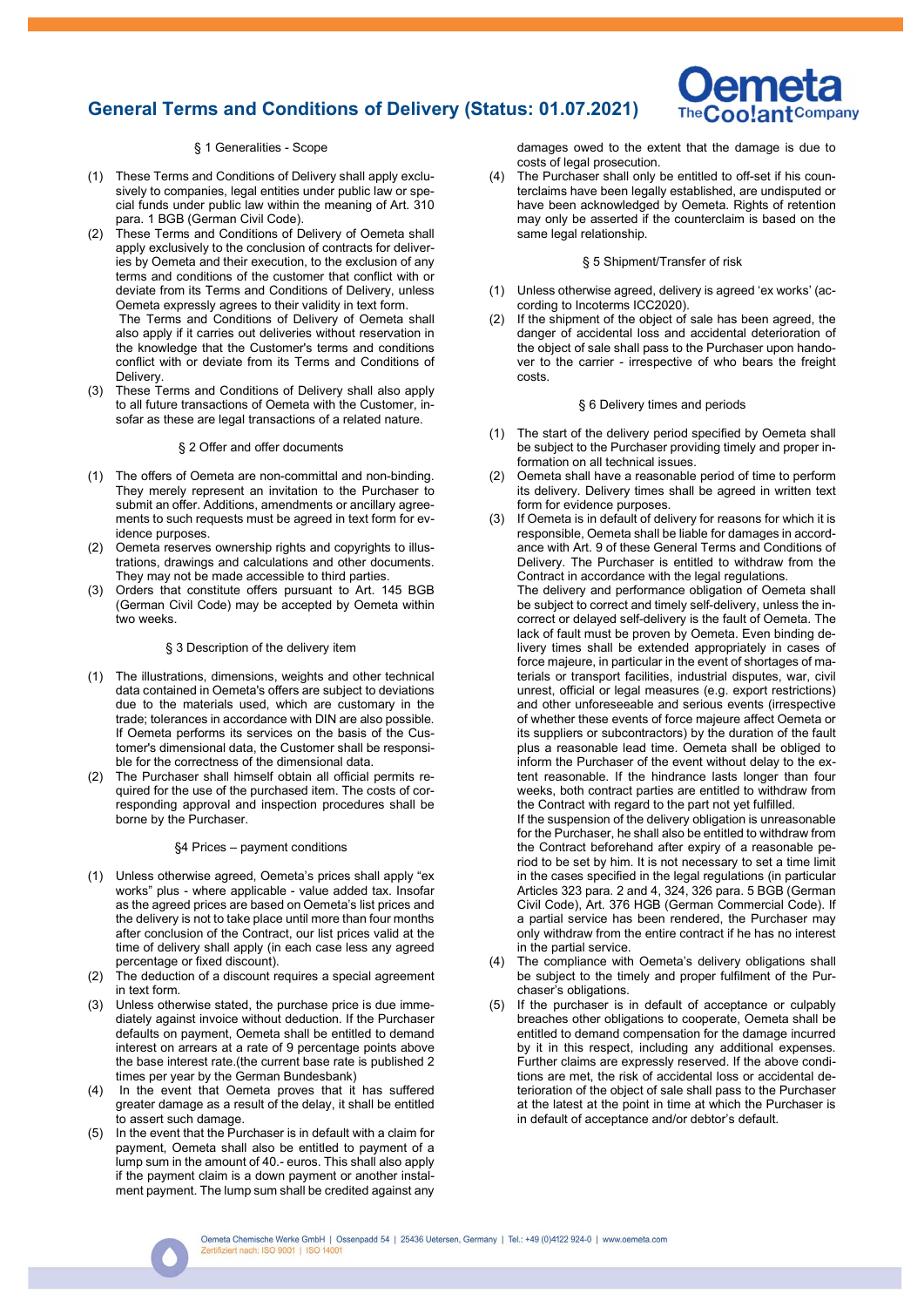# General Terms and Conditions of Delivery (Status: 01.07.2021)

## § 7 Call orders

Call orders must be called within 6 months, otherwise Oemeta shall be free either to demand acceptance of the finished goods or to claim damages for non-performance. In the event of a claim for damages, Oemeta shall be entitled to claim 20% of the order amount without any special proof of damage, reserving the right to assert any claim in excess of this for any damage it has incurred, which must be proven by Oemeta.

### § 8 Warranty for defects and prescription

(1) Claims for defects of the Purchaser or other claims of the Purchaser based on a defect require that the purchaser has duly fulfilled his obligations to inspect and to give notice of defects according to Art. 377 HGB (German Commercial Code). Otherwise, the goods shall be deemed approved.

The commencement of negotiations/investigations concerning the defects complained of by the Purchaser shall only constitute an attempt to reach an amicable settlement. This shall not be construed as a tacit waiver of the objection of late notification of defects.

To the extent a claim is not excluded under this paragraph 1, the following shall apply:

- (2) Insofar as there is a defect in the purchased item, Oemeta shall be entitled, at its discretion, to remedy the defect or to make a replacement delivery.
- (3) Unless otherwise agreed, the place of performance for subsequent performance shall be Uetersen.
- (4) If the subsequent performance has failed or if a reasonable deadline to be set by the Purchaser for the subsequent performance has expired unsuccessfully or is dispensable in accordance with the legal provisions, the Purchaser may withdraw from the contract in question or reduce the price of the purchased item in question accordingly. If the defectiveness relates to only a part of the purchased item, the Purchaser may only withdraw from the entire purchase contract if he can justifiably claim that he has no interest in the delivery of the remaining (defect-free) purchased item of the purchase contract in question. Claims of the purchaser for damages or reimbursement of futile expenses including those according to Art. 439 III BGB (German Civil Code) presuppose our fault and exist only in accordance with Art. 9.
- (5) All claims derived from the defectiveness of the object of purchase - including any claims for damages as well as any competing, congruent claims for damages from noncontractual liability - shall be prescribed one year after delivery within the meaning of Art. 438 II BGB (German Civil Code).
- (6) The shortened prescription period according to paragraph 5 does not apply to liability for damages resulting from culpable injury to life, body and health, other damages based on an intentional or grossly negligent breach of duty.
	- a) Damages resulting from culpable injury to life, body and health,
	- b) other damages based on an intentional or grossly negligent breach of duty.

### § 9 Disclaimer

- (1) The liability of Oemeta for damages, irrespective of the legal grounds, in particular for impossibility, delay, defective or incorrect delivery, breach of contract and tort, shall be limited in accordance with this clause insofar as fault is involved in each case
	- a) Oemeta shall be liable for damages in accordance with the legal provisions in the event of intent and gross negligence, the absence of warranted characteristics, the assumption of guarantees and fraudulent intent.
	- b) In cases of gross negligence on the part of simple vicarious agents and non-executive employees without

breach of an essential contractual obligation (= obligation the fulfilment of which makes the proper execution of the contract possible in the first place and on the observance of which the Customer regularly relies and may rely), Oemeta's liability shall be limited, in deviation from a), to compensation for the foreseeable damage typical of the contract.

**ameta** oo!ant<sup>Company</sup>

- c) In cases of simple negligence, Oemeta shall only be liable for damages arising from the breach of a material contractual obligation (= obligation, the fulfilment of which makes the proper performance of the contract possible in the first place and on the observance of which the customer regularly relies and may rely); in this case, however, liability shall be limited to compensation for the foreseeable damage typical for the contract;
- d) Within the scope of Point c), Oemeta shall not be liable for loss of profit.
- e) In all other respects, any liability on the part of Oemeta is excluded.
- (2) Insofar as Oemeta's liability is excluded or limited in terms of reason or amount, WHAT? this limitation of liability or this liability resolution shall also apply to any personal liability of employees, legal representatives and vicarious agents.
- (3) The legal regulations regarding the burden of proof remain unaffected.
- (4) The above limitations and restrictions of liability shall also apply to the reimbursement of futile expenses of the purchaser.
- (5) The above provisions or limitations of liability in this Art. 9 do not apply to mandatory liability under the Product Liability Act, as well as for injury to life, limb or health.
- The Purchaser shall be obliged to notify Oemeta in writing without delay of any damage within the meaning of the above liability provisions or to have Oemeta record such damage so that Oemeta is informed as early as possible and can possibly still work together with the Purchaser to mitigate the damage.
- (7) Insofar as we provide technical information or act in an advisory capacity and this information or advice is not part of the contractually agreed scope of services owed by us, this shall be done free of charge and to the exclusion of any liability.

§ 10 Retention of title and security of claim

- (1) Oemeta shall retain ownership of the purchased item until all claims it has against the Customer arising from the delivery contract and from other business relationships have been settled.
- (2) The Purchaser shall be entitled to sell the purchased item in the ordinary course of business as long as he meets his obligations arising from the business relationship with Oemeta in good time. However, he may neither pledge the purchased item nor assign it as security.
- (3) If the Purchaser acts in breach of the contract, in particular if he fails to pay the due purchase price, Oemeta shall be entitled to withdraw from the contract in accordance with the legal provisions and/or to demand the return of the purchased item on the basis of the retention of title. The demand for restitution shall not at the same time include the declaration of withdrawal; rather, Oemeta shall be entitled only to demand restitution of the purchased item and to reserve the right to withdraw from the contract. If the purchaser does not pay the due price, Oemeta may only assert these rights if Oemeta has first unsuccessfully set the Purchaser a reasonable deadline for payment or if setting such a deadline is dispensable under the legal provisions. Furthermore, Oemeta shall be entitled to withdraw from the contract if an application is made to open insolvency proceedings against the Purchaser's assets.
- (4) The Purchaser hereby assigns all claims and rights arising from the sale of the purchased item to Oemeta as security.